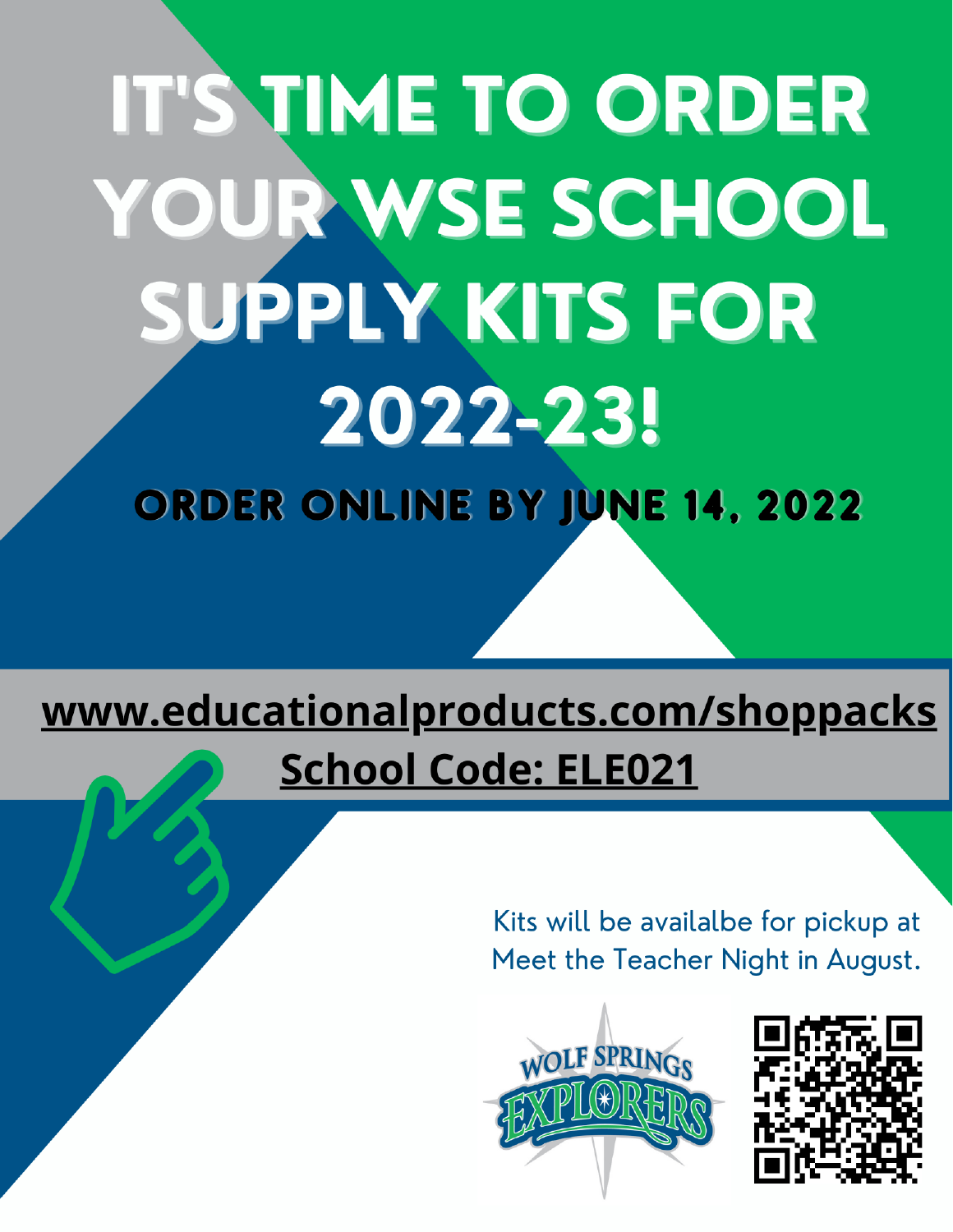#### **IMPORTANT UPDATE ABOUT HEADPHONES**

We used to include a lightweight, inexpensive pair of headphones in the school supply kits. But, they broke easily. This year, **[we are selling headphones separately in the School Supply Shop.](http://www.educationalproducts.com/shoppacks)** Our WSE teachers selected this pair as a much more durable headphones, which we hope will last you multiple years.

Please be sure to order the school supply kit for your student's 2022-23 grade level and add a pair of headphones in addition to your supply kit. If you'd like to purchase your student's headphones elsewhere, please ensure they're stereo (two year) headphones with 3.5mm plug, volume control and microphone.

**Our School Supply Shop, [www.educationalproducts.com/shoppacks,](http://www.educationalproducts.com/shoppacks) school code ELE021, is available until June 14, 2022.**

| <b>ALL WSE K-5 STUDENTS: Order one pair of headphones</b>                                                                   |                                                   |  |  |
|-----------------------------------------------------------------------------------------------------------------------------|---------------------------------------------------|--|--|
| Order kits online www.educationalproducts.com/shoppacks, School Code ELE021, through 6/14/22 for delivery to<br>the school. |                                                   |  |  |
| <b>Qty Item</b>                                                                                                             | <b>Brand Name Only?</b>                           |  |  |
| Headphones, Stereo 2-ear headband style, with 3.5mm plug, volume control,<br>microphone                                     | <i>*Purchase Separately in EPI</i><br><b>Kits</b> |  |  |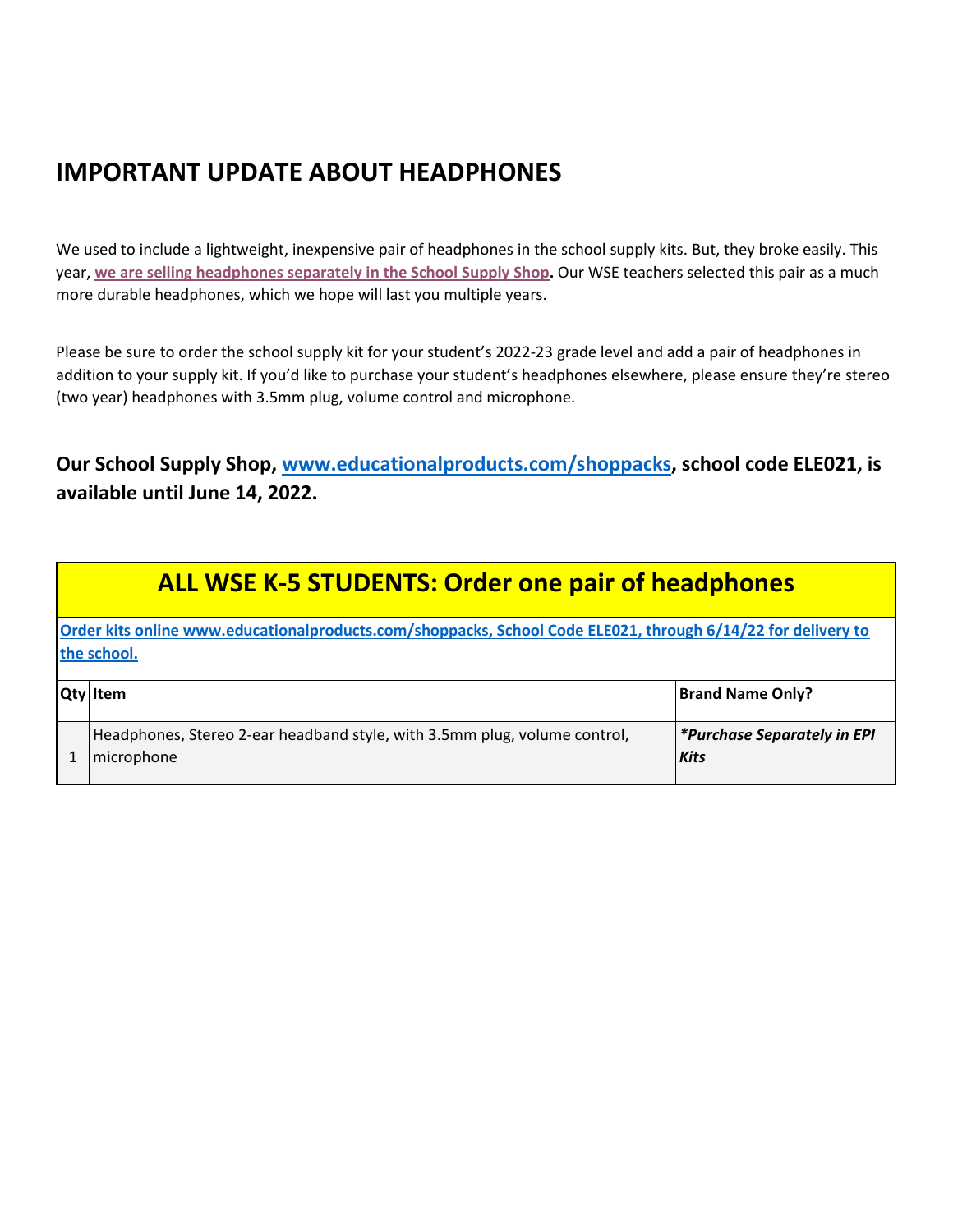#### **WSE Kindergarten Traditional (Not Chinese Immersion) Supply List '22-23**

|                | Qty Item                                                                                | <b>Brand Name Only?</b>          |
|----------------|-----------------------------------------------------------------------------------------|----------------------------------|
| 1              | Sterilite Plastic school box, approx. 8.5" x 5.75" x 2.5"                               | Yes, Sterilite                   |
| 4              | Crayola Crayons, 24 ct                                                                  | Yes, Crayola                     |
| $\overline{2}$ | Crayola Ultra Clean Washable Thick Markers Classic Colors 8 or 10 ct                    | Yes, Crayola                     |
| 1              | Crayola Washable Watercolor Paint set with brush, 8 color                               | Yes, Crayola                     |
| 24             | Ticonderoga No. 2 pencils, latex free, presharpened                                     | Yes, Ticonderoga presharpened    |
| 8              | Elmer's Small Purple Washable Glue Stick .21oz                                          | Yes, Elmer's                     |
| 2              | Elmer's School Glue, 4oz                                                                | Yes, Elmer's                     |
| 3              | Pink Bevel Eraser, Latex Free                                                           |                                  |
| 1              | Fiskars 5" Blunt Tip Scissors (ages 4+)                                                 | Yes, Fiskars                     |
| 2              | Expo chisel tip dry erase markers, assorted colors 4 pack (8 total)                     | Yes, Expo                        |
| 1              | 1-inch White hardback vinyl binder with paper insert cover                              |                                  |
| 1              | 2 Pocket plastic folder (without brads), any color                                      |                                  |
| 2              | Kleenex tissue, 144 count or larger flat rectagle boxes                                 | Yes, Kleenex                     |
| 3              | Clorox/Lysol Disinfectant Wipes, 30ct or larger package                                 |                                  |
| 1              | Headphones, Stereo 2-ear headband style, with 3.5mm plug, volume<br>control, microphone | *Purchase Separately in EPI Kits |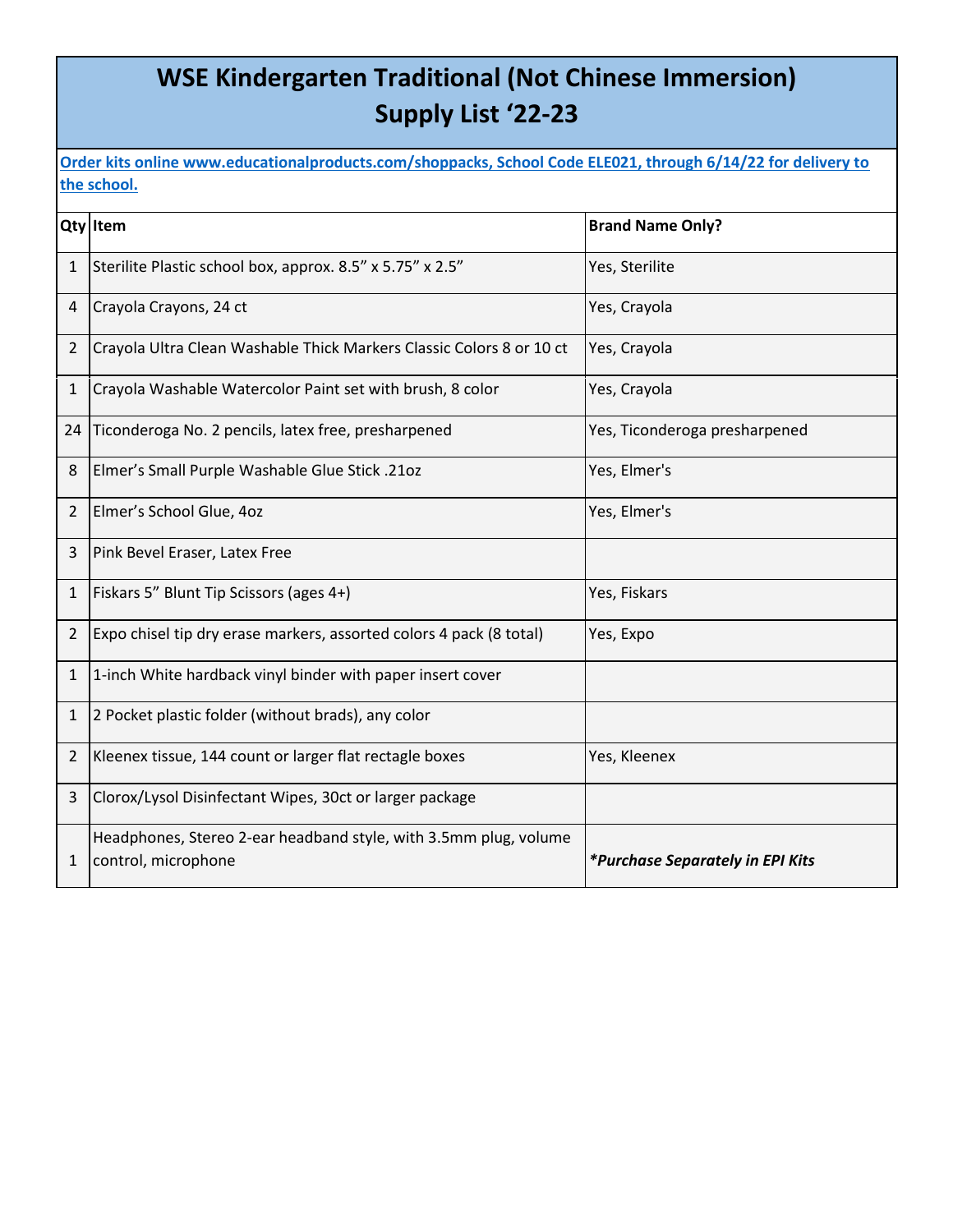#### **WSE Kindergarten Chinese Immersion Supply List 2022-23**

|              | Qty Item                                                                                | <b>Brand Name Only?</b>                           |
|--------------|-----------------------------------------------------------------------------------------|---------------------------------------------------|
| 2            | Crayola Ultra Clean Washable Thick Markers Classic Colors 8 or 10 ct                    | Yes, Crayola                                      |
| 1            | Crayola washable watercolor paint set with brush, 8 color                               | Yes, Crayola                                      |
| 12           | Ticonderoga No. 2 pencils, latex free, presharpened                                     | Yes, Ticonderoga<br>presharpened                  |
| 8            | Elmer's Small Purple Washable Glue Stick .21oz                                          | Yes, Elmer's                                      |
| 1            | Elmer's School Glue, 4oz                                                                | Yes, Elmer's                                      |
| 3            | Pink Bevel Eraser, Latex Free                                                           |                                                   |
| 1            | Fiskars 5" Blunt Tip Scissors (ages 4+)                                                 | Yes, Fiskars                                      |
| 3            | Expo chisel tip dry erase markers, assorted colors 4 pack (12 total)                    | Yes, Expo                                         |
| 1            | 1-inch White hardback vinyl binder w/ paper insert cover                                |                                                   |
| 1            | 2 Pocket plastic folder (without brads), any color                                      |                                                   |
| $\mathbf{1}$ | Spiral notebook (wide rule)                                                             |                                                   |
| 1            | Box Ziploc style reclosable bags, Gallon size, 20 count or more                         |                                                   |
| 2            | Kleenex tissue, 110 count or larger flat rectagle boxes                                 |                                                   |
| 3            | Clorox/Lysol Disinfectant Wipes, 35ct or larger package                                 | Yes, Clorox or Lysol                              |
| $\mathbf{1}$ | Hand Sanitizer, 80z or larger pump bottle                                               |                                                   |
| 1            | Headphones, Stereo 2-ear headband style, with 3.5mm plug, volume control,<br>microphone | <i>*Purchase Separately in EPI</i><br><b>Kits</b> |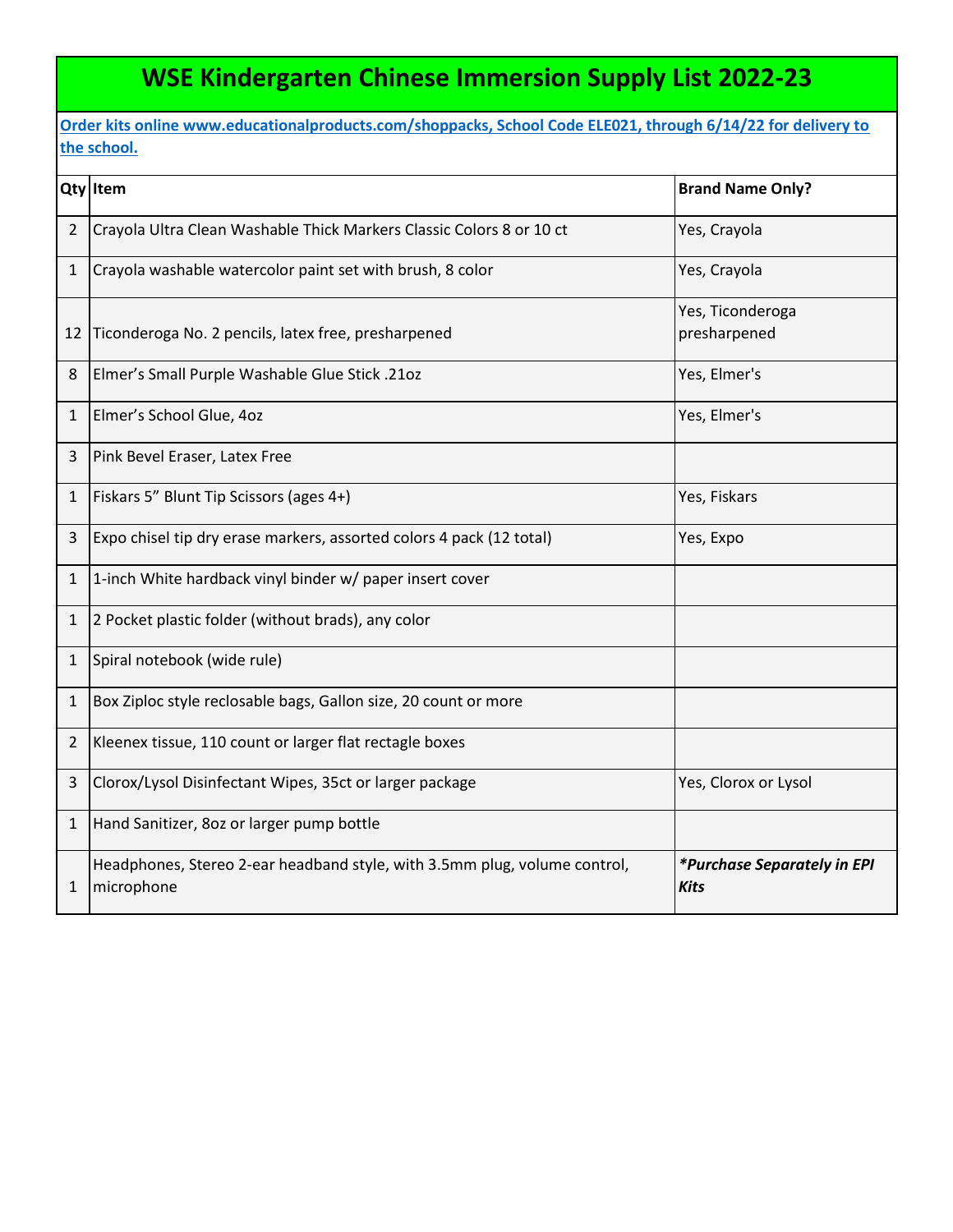#### **WSE 1st Grade Traditional (Not Chinese Immersion) Supply List 2022-23**

|    | Qty Item                                                                                | <b>Brand Name Only?</b>             |
|----|-----------------------------------------------------------------------------------------|-------------------------------------|
| 1  | Sterilite Plastic school box, approx. 8.5" x 5.75" x 2.5"                               | Yes, Sterilite                      |
| 3  | Crayola Crayons, 24 ct                                                                  | Yes, Crayola                        |
| 1  | Crayola Ultra Clean Washable Thick Markers Classic Colors 8 or 10 ct                    | Yes, Crayola                        |
| 1  | Crayola Ultra Clean Washable Fine Tip Markers 12 or 10 count                            | Yes, Crayola                        |
| 1  | Crayola 7" Colored Presharpened Pencils 24 ct                                           | Yes, Crayola presharpened           |
| 36 | Ticonderoga No. 2 pencils, latex free, presharpened                                     | Yes, Ticonderoga<br>presharpened    |
| 6  | Elmers White Glue Stick, 0.77 oz ("Giant size")                                         | Yes, Elmer's                        |
| 2  | Pink Bevel Eraser, Latex Free                                                           |                                     |
| 2  | Fiskars 5" Pointed Tip Scissors (Ages 4+)                                               | Yes, Fiskars                        |
| 1  | Expo chisel tip dry erase markers, assorted colors 4 pack                               | Yes, Expo                           |
| 4  | Highlighters, assorted colors, Thick Marker style (not pen style)                       |                                     |
| 1  | Red plastic pocket folder                                                               |                                     |
| 1  | Blue plastic pocket folder                                                              |                                     |
| 1  | Green pocket Folder, poly/plastic                                                       |                                     |
| 2  | Single subject wide rule spiral notebook, 70+ pages                                     |                                     |
| 1  | 3x3" Neon Lined Post-It Notes, 3 x 50 sheet pack, assorted colors                       | Yes, Post-It                        |
| 1  | Box Ziploc style reclosable bags, Sandwich size, 12 count or more                       |                                     |
| 1  | Box Ziploc reclosable bags, Gallon size, 12 count or more                               | Yes, Ziploc                         |
| 3  | Kleenex tissue, 144 count or larger flat rectagle boxes                                 | Yes, Kleenex                        |
| 1  | Clorox/Lysol Disinfectant Wipes, 35ct or larger package                                 |                                     |
| 1  | Headphones, Stereo 2-ear headband style, with 3.5mm plug, volume control,<br>microphone | *Purchase Separately in EPI<br>Kits |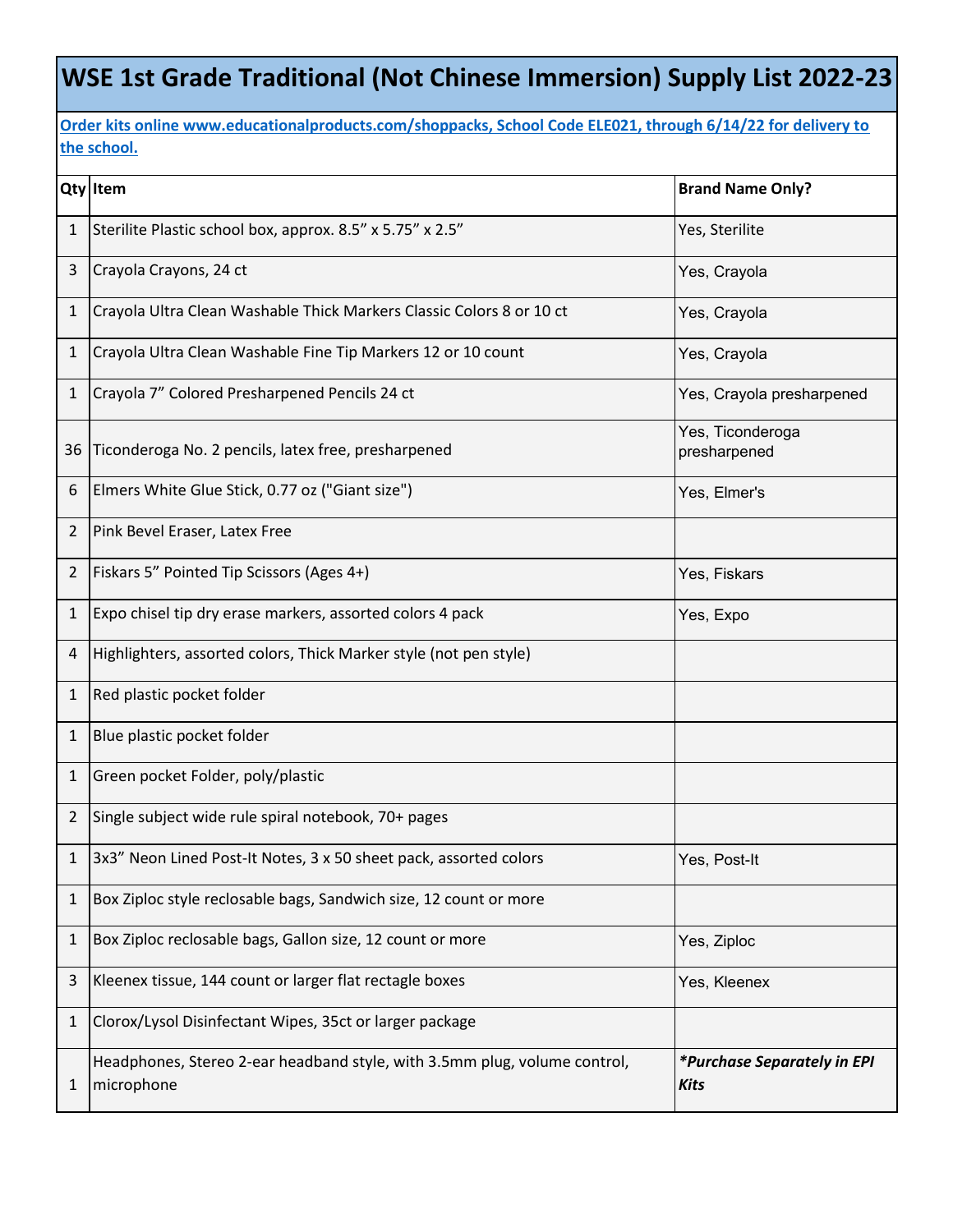#### **WSE 1st Grade Chinese Immersion Supply List 2022-23**

|    | <b>Qty</b> Item                                                                         | <b>Brand Name Only?</b>                    |
|----|-----------------------------------------------------------------------------------------|--------------------------------------------|
| 1  | Sterilite Plastic school box, approx. 8.5" x 5.75" x 2.5"                               | Yes, Sterilite                             |
| 2  | Crayola Crayons, 24 ct                                                                  | Yes, Crayola                               |
| 1  | Crayola Ultra Clean Washable Thick Markers Classic Colors 8 or 10 ct                    | Yes, Crayola                               |
| 1  | Crayola Ultra Clean Washable Fine Tip Markers 12 or 10 count                            | Yes, Crayola                               |
| 1  | Crayola 7" Colored Presharpened Pencils 24 ct                                           | Yes, Crayola presharpened                  |
| 36 | Ticonderoga No. 2 pencils, latex free, presharpened                                     | Yes, Ticonderoga<br>presharpened           |
| 4  | Elmers White Glue Stick, 0.77 oz ("Giant size")                                         | Yes, Elmer's                               |
| 2  | Pink Bevel Eraser, Latex Free                                                           |                                            |
| 2  | Fiskars 5" Pointed Tip Scissors (Ages 4+)                                               | Yes, Fiskars                               |
| 1  | Expo chisel tip dry erase markers, assorted colors 4 pack                               | Yes, Expo                                  |
| 1  | Highlighter, marker style (not pen style)                                               |                                            |
| 2  | Blue plastic pocket folder                                                              |                                            |
| 2  | Green plastic pocket folder                                                             |                                            |
| 1  | Composition notebook, any color                                                         |                                            |
| 1  | 3x3" Neon Lined Post-It Notes, 3 x 50 sheet pack, assorted colors                       | Yes, Post-It                               |
| 1  | Box Ziploc style reclosable bags, Sandwich size, 40 count or more                       |                                            |
|    | Box Ziploc style reclosable bags, Gallon size, 19 count or more                         |                                            |
| 2  | Kleenex tissue, 110 count or larger flat rectagle boxes                                 |                                            |
| 1  | Clorox/Lysol Disinfectant Wipes, 35ct or larger package                                 |                                            |
| 1  | Hand Sanitizer, 80z or larger pump bottle                                               |                                            |
| 1  | Headphones, Stereo 2-ear headband style, with 3.5mm plug, volume control,<br>microphone | *Purchase Separately in EPI<br><b>Kits</b> |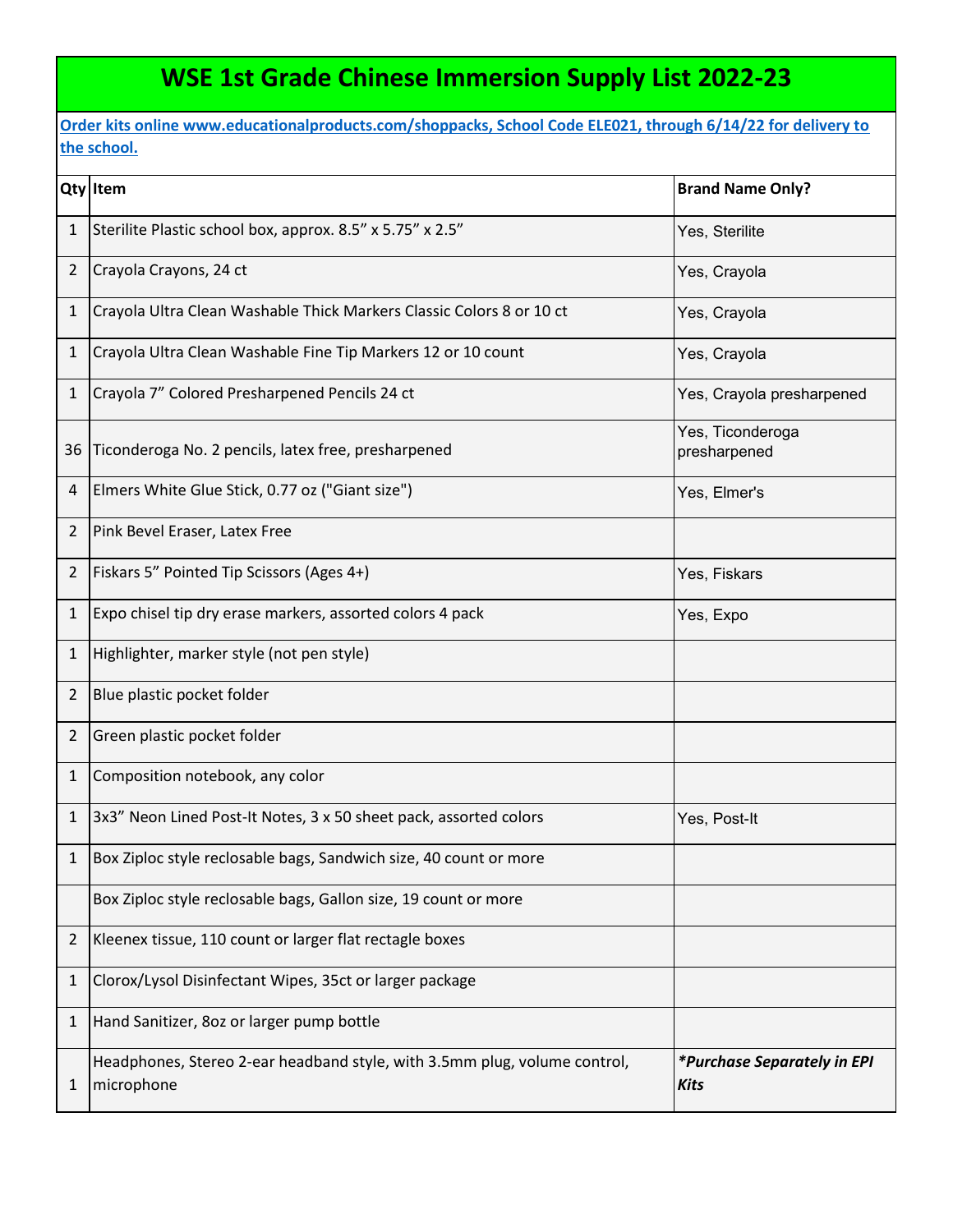#### **WSE 2nd Grade, Traditional (Not Chinese Immersion) Supply List '22-23**

|              | Qty Item                                                                                | <b>Brand Name Only?</b>                    |
|--------------|-----------------------------------------------------------------------------------------|--------------------------------------------|
| 4            | Crayola Crayons, 24 ct                                                                  | Yes, Crayola                               |
| 3            | Crayola Ultra Clean Washable Thick Markers Classic Colors 8 or 10 ct                    | Yes, Crayola                               |
| 24           | Ticonderoga No. 2 pencils, latex free, presharpened                                     | Yes, Ticonderoga<br>presharpened           |
| 4            | Elmer's Washable Purple Glue Stick, .77oz                                               | Yes, Elmer's                               |
| 1            | Papermate Pink Pearl Pink Bevel Eraser, Latex Free                                      | Yes, Papermate Pink Pearl                  |
| 1            | Fiskars 5" Pointed Tip Scissors (Ages 4+)                                               | Yes, Fiskars                               |
| 1            | Expo chisel tip dry erase markers, assorted colors 4 pack                               | Yes, Expo                                  |
| 1            | Sharpie Accent Pen Style Highlighter, Yellow                                            | Yes, Sharpie                               |
| 1            | Green plastic pocket folder                                                             |                                            |
| $\mathbf{1}$ | Red Single subject wide rule spiral notebook, non perforated pages, 70+ pages           |                                            |
| $\mathbf{1}$ | 3x3" Neon Lined Post-It Notes, 3 x 50 sheet pack, assorted colors                       |                                            |
|              | 12 Box Ziploc style reclosable bags, Sandwich size, 12 count or more                    |                                            |
| 12           | Box Ziploc style reclosable bags, Gallon size, 12 count or more                         |                                            |
| 2            | Kleenex tissue, 110 count or larger flat rectagle boxes                                 |                                            |
| 3            | Clorox/Lysol Disinfectant Wipes, 35ct or larger package                                 | Yes, Clorox or Lysol                       |
| 1            | Waterless Hand Sanitizer with Pump, 8 oz or larger                                      |                                            |
| 1            | Headphones, Stereo 2-ear headband style, with 3.5mm plug, volume control,<br>microphone | *Purchase Separately in EPI<br><b>Kits</b> |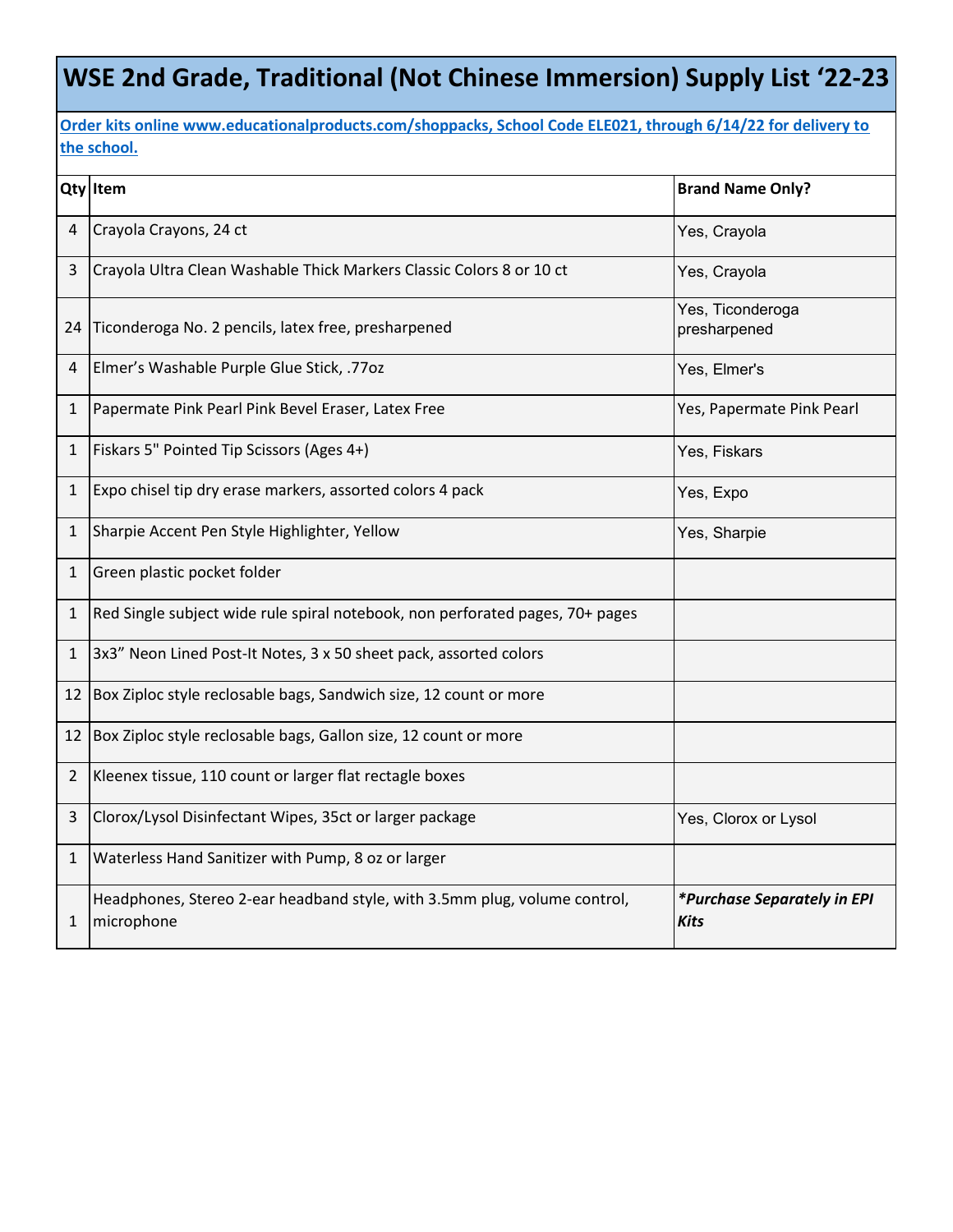### **WSE 2nd Grade, Chinese Immersion Supply List 2022-23**

|    | <b>Qty</b> Item                                                                         | <b>Brand Name Only?</b>             |
|----|-----------------------------------------------------------------------------------------|-------------------------------------|
| 1  | Sterilite Plastic school box, approx. 8.5" x 5.75" x 2.5"                               | Yes, Sterilite                      |
| 1  | Crayola Crayons, 24 ct                                                                  | Yes, Crayola                        |
| 1  | Crayola Ultra Clean Washable Thick Markers Classic Colors 8 or 10 ct                    | Yes, Crayola                        |
| 36 | Ticonderoga No. 2 pencils, latex free, presharpened                                     | Yes, Ticonderoga<br>presharpened    |
| 4  | Elmer's Washable Purple Glue Stick, .77oz                                               | Yes, Elmer's                        |
| 3  | Pink Bevel Eraser, Latex Free                                                           |                                     |
| 1  | Fiskars 5" Pointed Tip Scissors (Ages 4+)                                               | Yes, Fiskars                        |
| 1  | Expo chisel tip dry erase markers, assorted colors 4 pack                               |                                     |
| 1  | Sharpie Accent Pen Style Highlighter, Yellow                                            |                                     |
| 2  | Papermate Black Flair Medium Point Felt Tip Pen                                         |                                     |
| 2  | Green plastic pocket folder                                                             |                                     |
| 1  | Green Single subject wide rule spiral notebook, non perforated pages, 70+ pages         |                                     |
| 1  | Blue Single subject wide rule spiral notebook, non perforated pages, 70+ pages          |                                     |
| 2  | 3x3" Neon Lined Post-It Notes, 3 x 50 sheet pack, assorted colors                       |                                     |
| 1  | Box reclosable sandwich bags, 50 ct or larger                                           |                                     |
| 1  | Box Reclosable Gallon Sized Bags, 20ct or larger                                        |                                     |
| 2  | Kleenex tissue, 144 count or larger flat rectagle boxes                                 |                                     |
| 3  | Clorox/Lysol Disinfectant Wipes, 35ct or larger package                                 |                                     |
| 4  | Hand Sanitizer, 80z or larger pump bottle                                               |                                     |
| 1  | Headphones, Stereo 2-ear headband style, with 3.5mm plug, volume control,<br>microphone | *Purchase Separately in EPI<br>Kits |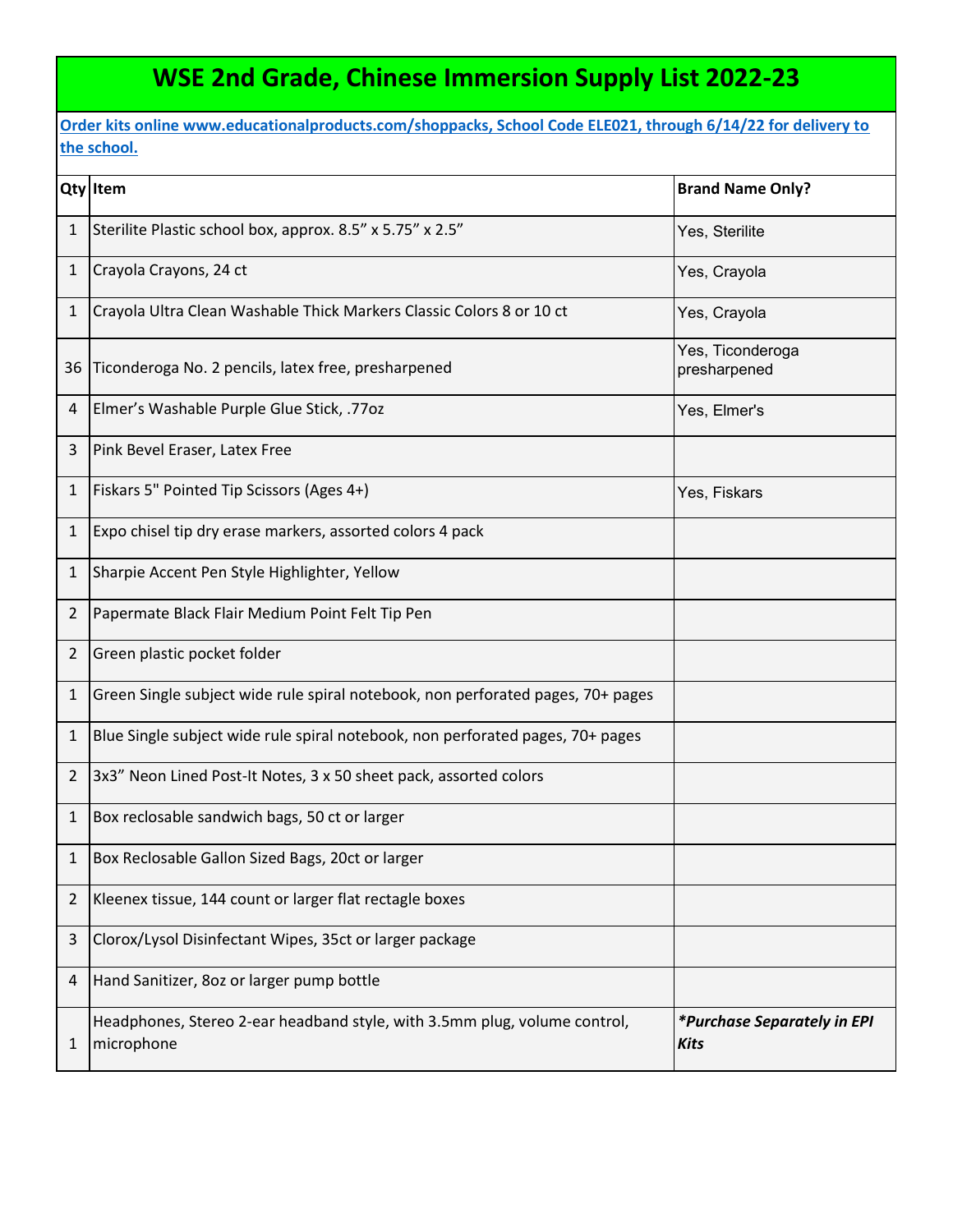#### **WSE 3rd Grade, Traditional (Not Chinese Immersion) Supply List '22-23**

**Order kits @ www.educationalproducts.com/shoppacks, School Code ELE021, through 6/14/22 for school delivery**

|                | Qty Item                                                                                | <b>Brand Name Only?</b>          |
|----------------|-----------------------------------------------------------------------------------------|----------------------------------|
| 1              | Sterilite Plastic school box, approx. 8.5" x 5.75" x 2.5"                               | Yes, Sterilite                   |
| 1              | Crayola Crayons, 24 ct                                                                  | Yes, Crayola                     |
| 1              | Crayola Washable Fine Tip Markers 8 or 10 count                                         | Yes, Crayola                     |
| 1              | Crayola 7" Colored Presharpened Pencils 24 ct                                           | Yes, Crayola presharpened        |
| 12             | Ticonderoga No. 2 pencils, latex free, presharpened                                     | Yes, Ticonderoga presharpened    |
| 1              | Elmer's School Glue, 4oz                                                                | Yes, Elmer's                     |
| 2              | Elmer's Washable Purple Glue Stick, .77oz                                               | Yes, Elmer's                     |
| 1              | Papermate Pink Pearl Pink Bevel Eraser, Latex Free                                      | Yes, Papermate Pink Pearl        |
| 1              | Fiskars 6" Pointed Student Scissors (Ages 8+)                                           | Yes, Fiskars                     |
| 3              | Expo Low Odor Black chisel tip dry erase markers                                        | Yes, Expo                        |
| 2              | Sharpie Accent Pen Style Highlighter, Yellow                                            | Yes, Sharpie                     |
| $\overline{2}$ | Papermate Black Flair Medium Point Felt Tip Pen                                         | Yes, Papermate                   |
| 1              | Purple plastic pocket folder                                                            |                                  |
| 1              | Red plastic pocket folder                                                               |                                  |
| 1              | Yellow plastic pocket folder                                                            |                                  |
| 1              | Blue plastic pocket folder                                                              |                                  |
| 1              | Single subject wide rule spiral notebook, 70+ pages                                     |                                  |
| 3              | Wide Ruled Black Marble Composition Book, 100 pg                                        |                                  |
| 2              | 3x3" Post-It Notes, 50 sheet pack, assorted colors                                      | Yes, Post-It                     |
| 3              | 3x5" Ruled White Index Cards, 100 count                                                 |                                  |
| 2              | Kleenex tissue, 110 count or larger flat rectagle boxes                                 | Yes, Kleenex                     |
| 1              | Clorox/Lysol Disinfectant Wipes, 35ct or larger package                                 | Yes, Clorox or Lysol             |
| 1              | Headphones, Stereo 2-ear headband style, with 3.5mm plug, volume<br>control, microphone | *Purchase Separately in EPI Kits |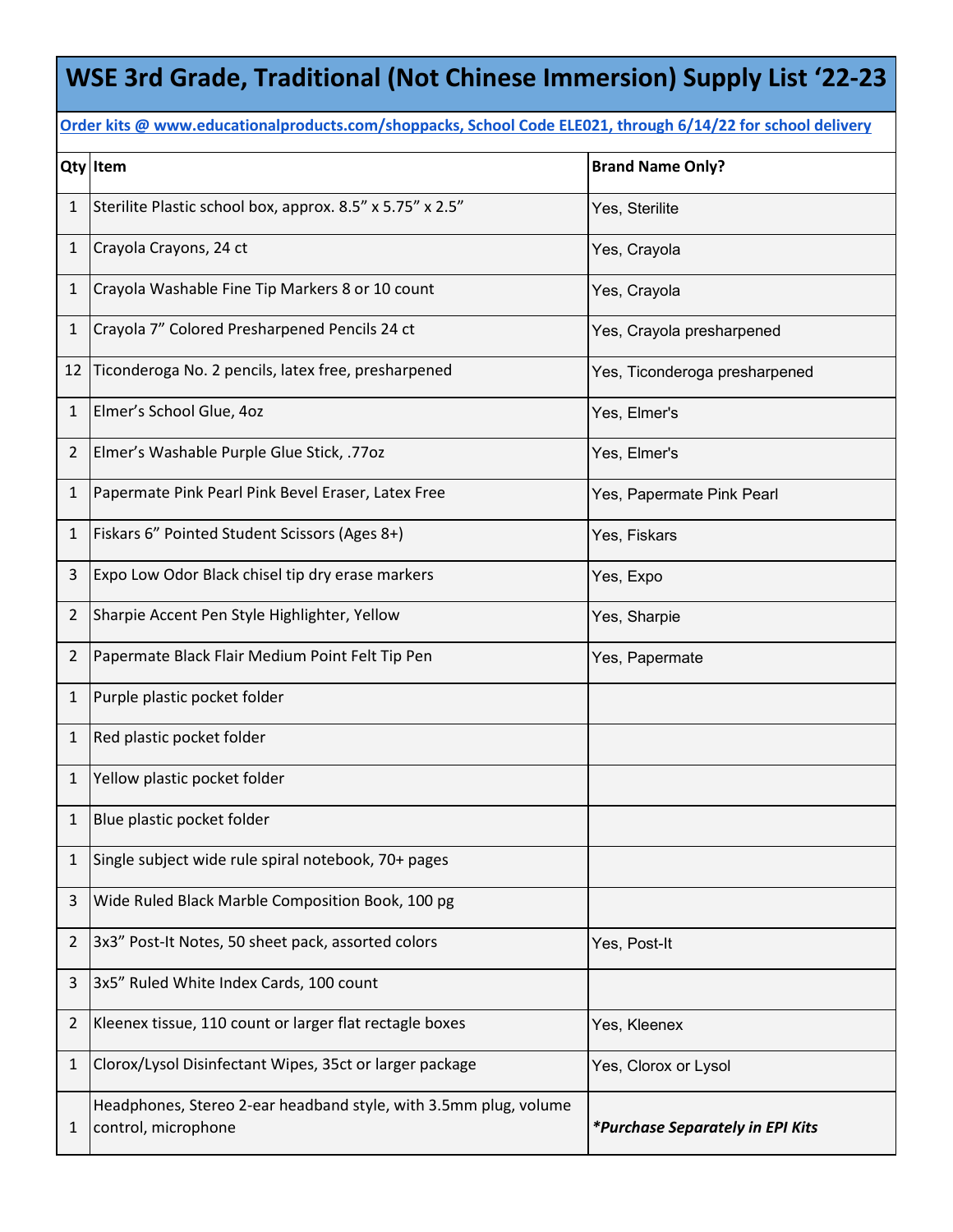#### **WSE 3rd Grade, Chinese Immersion Supply List 2022-23**

|    | <b>Qty</b> Item                                                                         | <b>Brand Name Only?</b>                    |
|----|-----------------------------------------------------------------------------------------|--------------------------------------------|
| 1  | Sterilite Plastic school box, approx. 8.5" x 5.75" x 2.5"                               | Yes, Sterilite                             |
| 1  | Crayola Crayons, 24 ct                                                                  | Yes, Crayola                               |
| 1  | Crayola Washable Fine Tip Markers 8 or 10 ct                                            | Yes, Crayola                               |
| 1  | Crayola 7" Colored Presharpened Pencils 24 ct                                           | Yes, Crayola presharpened                  |
| 12 | Ticonderoga No. 2 pencils, latex free, presharpened                                     | Yes, Ticonderoga<br>presharpened           |
| 4  | Elmer's Washable Purple Glue Stick .77 oz                                               | Yes, Elmer's                               |
| 1  | Pink Eraser, latex free                                                                 |                                            |
| 1  | Fiskars 6" Pointed Student Scissors (Ages 8+)                                           | Yes, Fiskars                               |
| 4  | Expo Low odor Black chisel tip dry erase markers                                        |                                            |
| 2  | Sharpie accent pen style highlighter, yellow                                            |                                            |
| 2  | Papermate black flair medium point felt tip pen                                         |                                            |
| 4  | Single subject wide rule spiral notebook 70 pages                                       |                                            |
| 2  | Wide ruled black marble composition book 100 pg                                         |                                            |
| 2  | 3x3" Post-It Notes, 50 sheet pack, assorted colors                                      |                                            |
| 1  | Package of loose leaf paper, wide ruled, 120 ct or greater                              |                                            |
| 1  | 3x5" Ruled White Index Cards, 100 ct                                                    |                                            |
| 2  | Kleenex tissue, 110 count or larger flat rectagle boxes                                 |                                            |
| 2  | Clorox/Lysol Disinfectant Wipes, 35ct or larger package                                 |                                            |
| 1  | Headphones, Stereo 2-ear headband style, with 3.5mm plug, volume control,<br>microphone | *Purchase Separately in EPI<br><b>Kits</b> |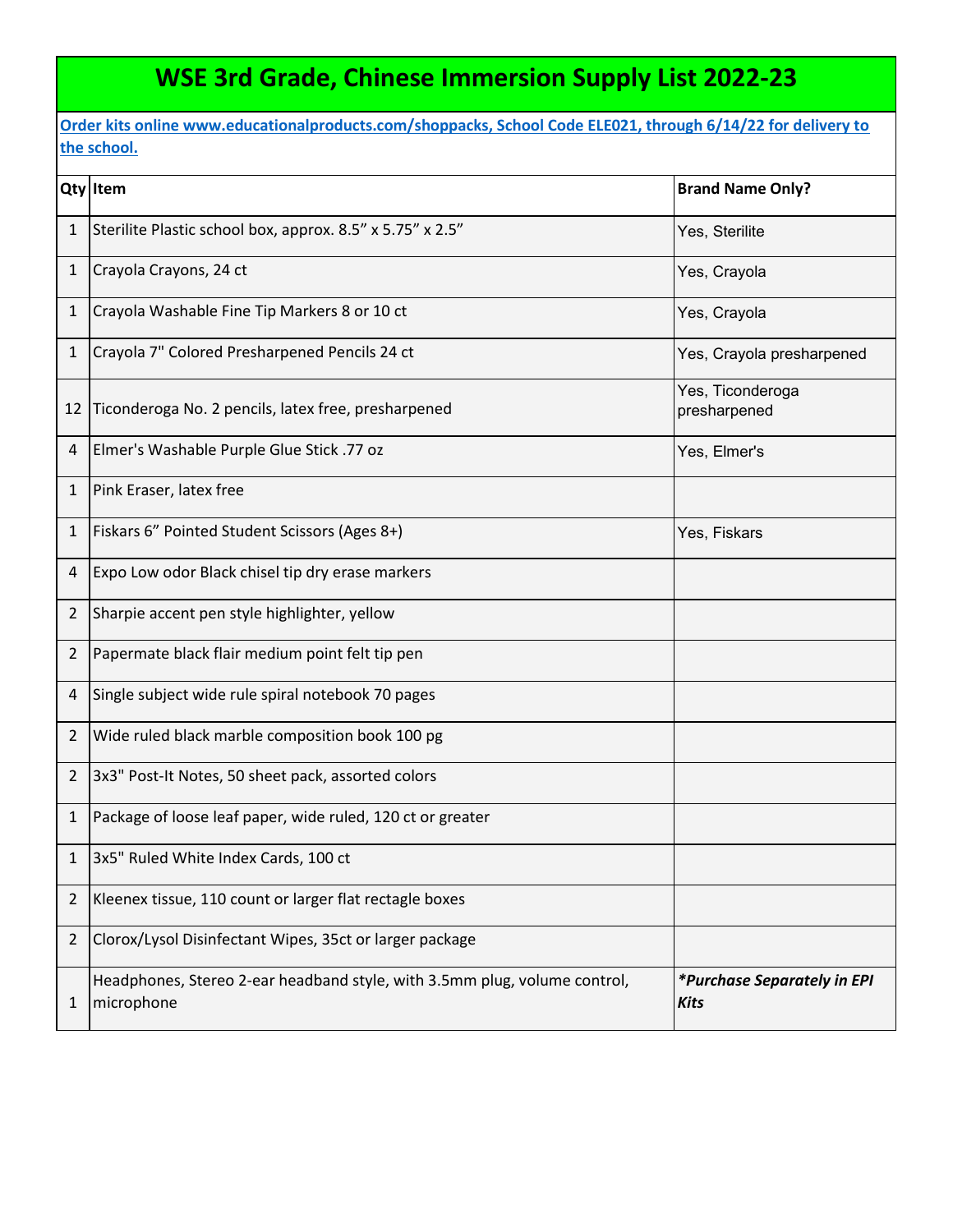#### **WSE 4th Grade, Traditional (Not Chinese Immersion) Supply List '22-23**

|                | Qty Item                                                                                | <b>Brand Name Only?</b>                    |
|----------------|-----------------------------------------------------------------------------------------|--------------------------------------------|
| 1              | Sterlite Pencil/School Supply Box                                                       | Yes, Sterilite                             |
| 1              | Crayola Ultra Clean Washable Thick Markers Classic Colors 8 or 10 ct                    | Yes, Crayola                               |
| 1              | Crayola 7" Colored Pre-Sharpened Pencils 12 ct                                          | Yes, Crayola presharpened                  |
| 24             | Ticonderoga No. 2 pencils, latex free                                                   | Yes, Ticonderoga                           |
| 4              | Elmer's Washable Purple Glue Stick .77 oz                                               | Yes, Elmer's                               |
| 2              | Pink Bevel Eraser, Latex Free                                                           |                                            |
| 1              | Fiskars 6" Pointed Student Scissors (Ages 8+)                                           | Yes, Fiskars                               |
| 8              | Expo Low Odor Black Chisel Tip Dry Erase Markers                                        | Yes, Expo                                  |
| $\overline{2}$ | Sharpie Accent Pen Style Chisel Tip Highlighter, Fluorescent Yellow                     |                                            |
| 2              | Black Sharpie Permanent Markers, Fine Point                                             | Yes, Sharpie                               |
| 1              | 12" 1/6" Standard/Metric Plastic Ruler                                                  |                                            |
| 1              | <b>Red Plastic Pocket Folder</b>                                                        |                                            |
| 1              | <b>Blue Plastic Pocket Folder</b>                                                       |                                            |
| 1              | Green Plastic Pocket Folder                                                             |                                            |
| 1              | <b>Yellow Plastic Pocket Folder</b>                                                     |                                            |
| 5              | Single Subject Wide Rule Spiral Notebook, 70 pg                                         |                                            |
| 1              | 3x3" Post-It Notes, 4x50 sheet pack, yellow. Post-It Brand only please                  | Yes, Post-It                               |
| 1              | Kleenex tissue, 110 count or larger flat rectagle boxes                                 |                                            |
| 1              | Clorox/Lysol Disinfectant Wipes, 35ct or larger package                                 | Yes, Clorox or Lysol                       |
| 1              | Hand Sanitizer, 80z or larger pump bottle                                               |                                            |
| 1              | Headphones, Stereo 2-ear headband style, with 3.5mm plug, volume control,<br>microphone | *Purchase Separately in EPI<br><b>Kits</b> |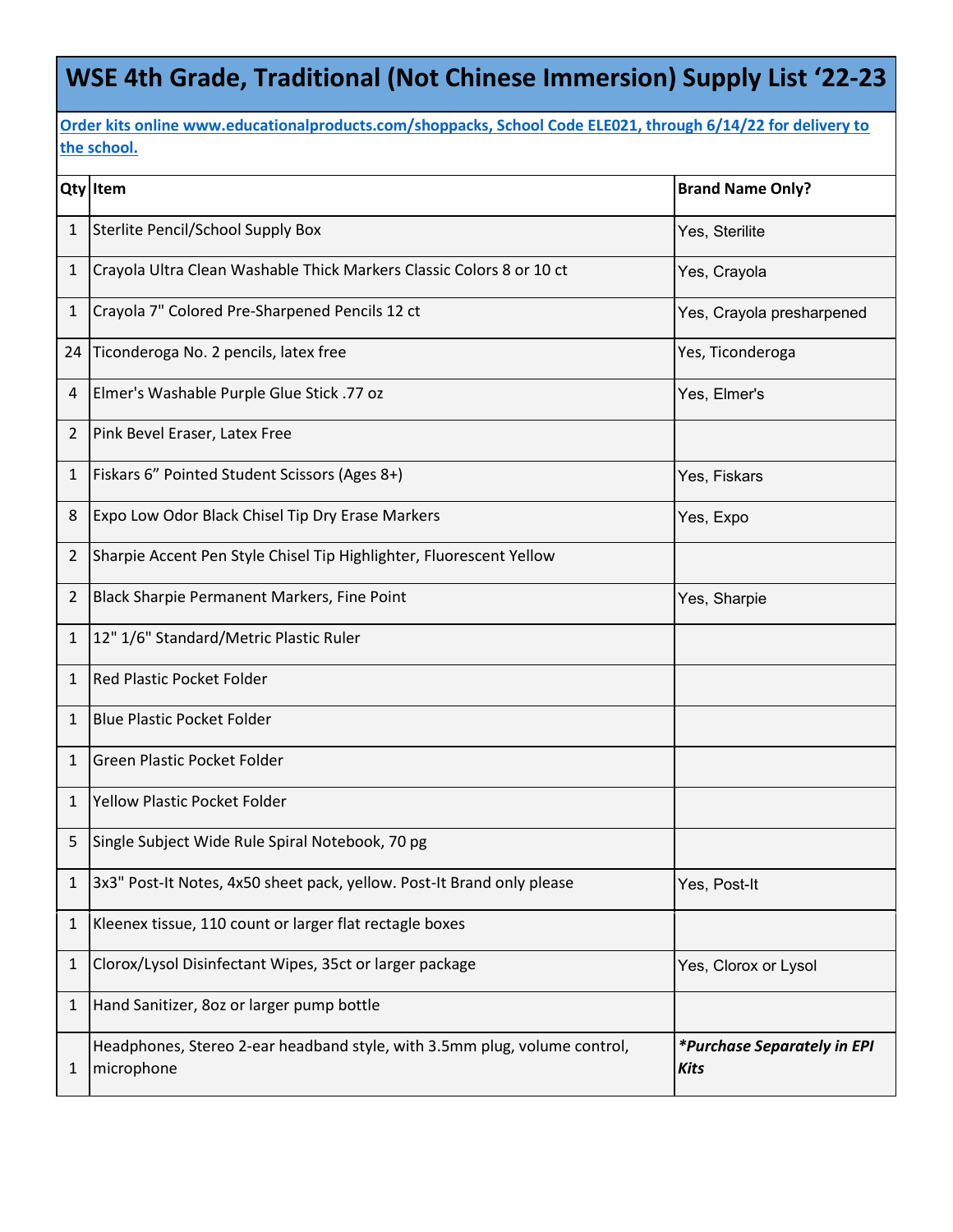#### **WSE 4th Grade, Chinese Immersion Supply List 2022-23**

|    | Qty Item                                                                                | <b>Brand Name Only?</b>                    |
|----|-----------------------------------------------------------------------------------------|--------------------------------------------|
| 1  | Crayola Ultra Clean Washable Thick Markers Classic Colors 8 or 10 ct                    | Yes, Crayola                               |
| 1  | Crayola 7" Colored Pre-Sharpened Pencils 12 ct                                          | Yes, Crayola presharpened                  |
| 24 | Ticonderoga No. 2 pencils, latex free                                                   | Yes, Ticonderoga                           |
| 6  | Elmer's Washable Purple Glue Stick .77 oz                                               | Yes, Elmer's                               |
| 2  | Pink Bevel Eraser, Latex Free                                                           |                                            |
| 1  | Fiskars 6" Pointed Student Scissors (Ages 8+)                                           | Yes, Fiskars                               |
| 8  | Expo Low Odor Black Chisel Tip Dry Erase Markers                                        |                                            |
| 2  | Papermate Black Flair Medium Point Fel Tip Pen                                          |                                            |
| 1  | 12" 1/6" Standard/Metric Plastic Ruler                                                  |                                            |
| 1  | <b>Red Plastic Pocket Folder</b>                                                        |                                            |
| 1  | <b>Blue Plastic Pocket Folder</b>                                                       |                                            |
| 1  | Green Plastic Pocket Folder                                                             |                                            |
| 1  | <b>Yellow Plastic Pocket Folder</b>                                                     |                                            |
| 4  | Single Subject Wide Rule Spiral Notebook, 70 pg                                         |                                            |
| 2  | 3x3" Post-It Notes, 4x50 sheet pack, yellow                                             | Yes, Post-It                               |
| 1  | 3x5" Ruled White Index Cards, 100 ct                                                    |                                            |
| 1  | Box Zipoloc style reclosable Sandwich bags, 50 ct or larger                             |                                            |
| 1  | Box Zipoloc style reclosable Quart bags, 25 ct or larger                                |                                            |
| 1  | Kleenex tissue, 110 count or larger flat rectagle boxes                                 |                                            |
| 1  | Hand Sanitizer, 80z or larger pump bottle                                               |                                            |
| 1  | Headphones, Stereo 2-ear headband style, with 3.5mm plug, volume control,<br>microphone | *Purchase Separately in EPI<br><b>Kits</b> |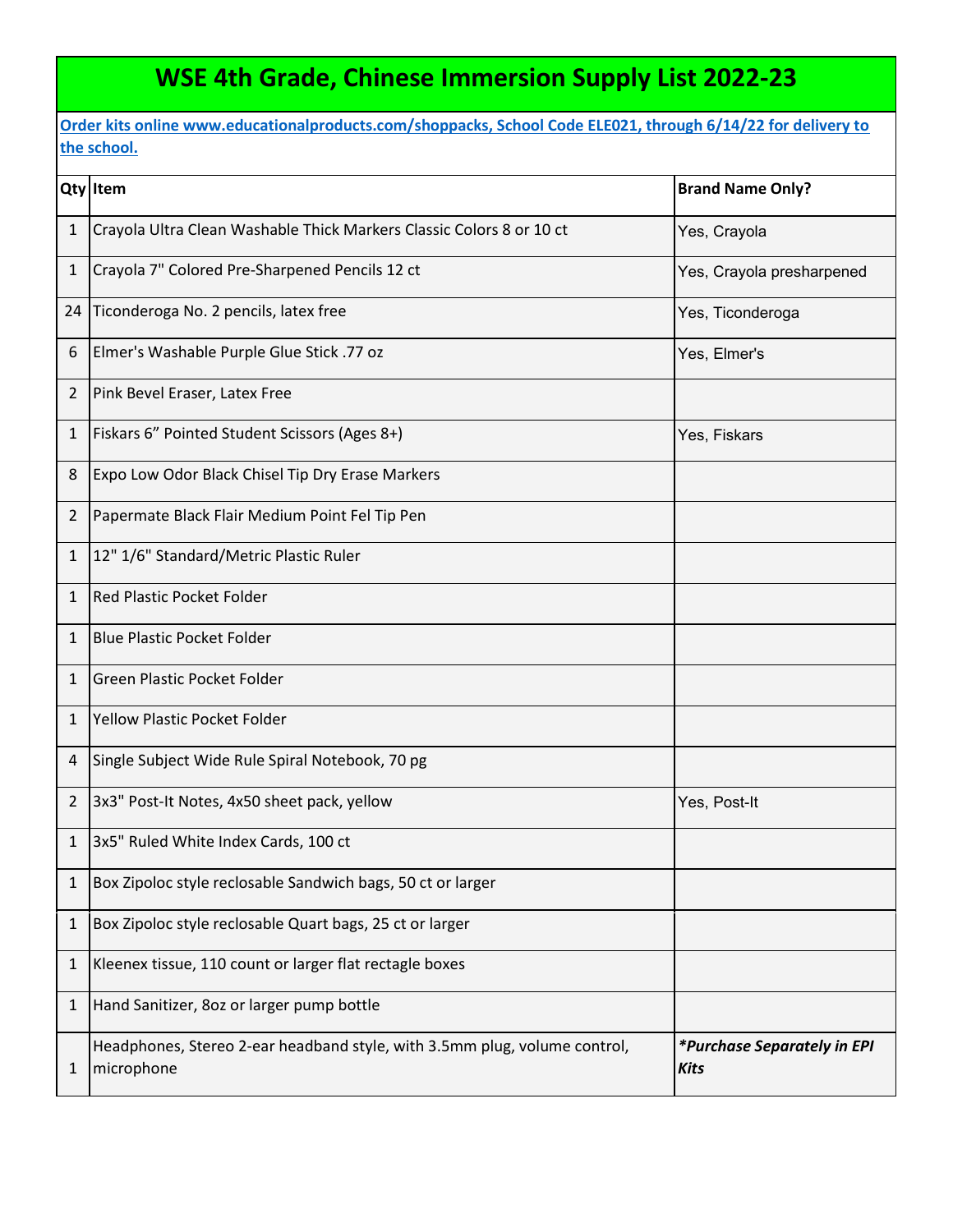#### **WSE 5th Grade, Traditional (Not Chinese Immersion) Supply List '22-23**

#### **Order kits @ www.educationalproducts.com/shoppacks, School Code ELE021, through 6/14/22 for school delivery**

|    | Qty Item                                                                        | <b>Brand Name Only?</b>   |
|----|---------------------------------------------------------------------------------|---------------------------|
| 1  | Crayola Thick Markers, Classic Colors 8 or 10 ct                                | Yes, Crayola              |
| 1  | Crayola 7" Colored, Pre-Sharpened Pencils, 12 ct                                | Yes, Crayola presharpened |
| 24 | Ticonderoga No. 2 pencils, latex free                                           | Yes, Ticonderoga          |
| 2  | Elmer's Washable Glue Stick, .21 oz                                             |                           |
| 2  | Pink Bevel Eraser, Latex Free                                                   |                           |
| 1  | Fiskars 6" Pointed Student Scissors (Ages 8+)                                   | Yes, Fiskars              |
| 4  | Expo Low Odor Black Chisel tip dry erase markers                                | Yes, Expo                 |
| 1  | Expo 5" Felt Dry Eraser                                                         |                           |
| 2  | Fluorescent Yellow Highlighter, marker style                                    |                           |
| 2  | <b>Bic Medium Point Red Pen</b>                                                 |                           |
| 4  | Papermate Black Flair Medium Point Felt tip pen                                 | Yes, Papermate            |
| 1  | 12" 1/16" Standard/Metric Plastic Ruler                                         |                           |
| 1  | 1.5" 3 Ring Binder                                                              |                           |
| 1  | Package of 3 ring binder tab dividers, 5 or 8 ct                                |                           |
| 1  | Red plastic pocket folder                                                       |                           |
| 1  | Green plastic pocket folder                                                     |                           |
| 1  | Blue plastic pocket folder                                                      |                           |
| 3  | Single subject wide rule spiral notebook 70+ pg                                 |                           |
| 1  | Wide Ruled Black Marble Composition Book, 100 pg                                |                           |
| 1  | 3x3" Post-It Notes, 4x 50 sheet pack, assorted colors                           |                           |
| 1  | Box Ziploc style reclosable Gallon bags, 20 ct or larger                        |                           |
| 2  | Kleenex tissue, 185 count or larger flat rectagle boxes                         |                           |
| 1  | Clorox/Lysol Disinfectant Wipes, 35ct or larger package                         |                           |
| 1  | Headphones, Stereo 2-ear headband style, 3.5mm plug, volume control, microphone | *Sold Separately @ EPI    |